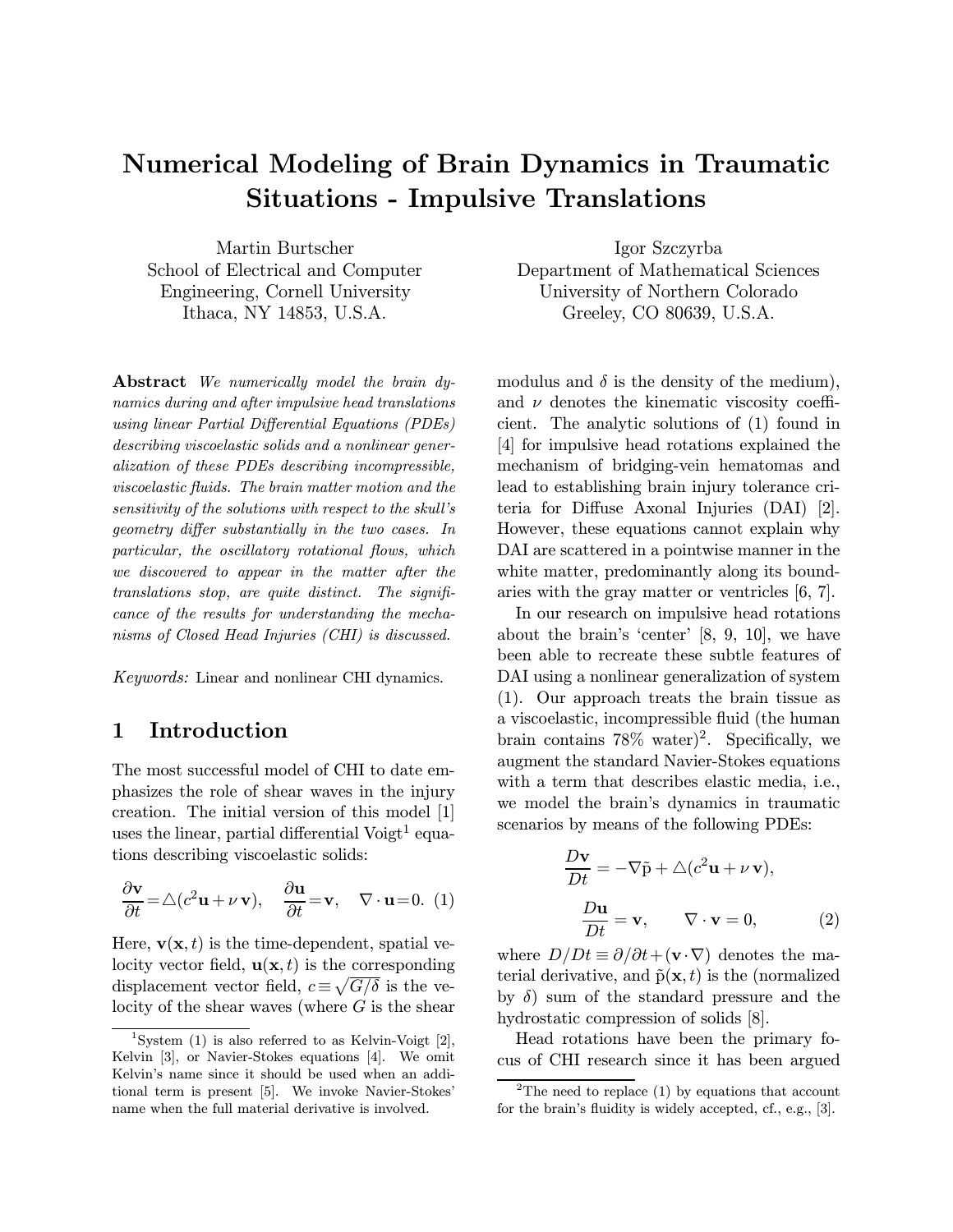that translations should have a negligible impact on CHI [1, 11] due to the brain's incompressibility. This argument sounds reasonable for steady translations, but an abrupt stop or change of direction may lead to a traumatic rotational movement within the tissue. In fact, substantial brain injuries appear among boxers and shaken babies despite minimal rotations of their heads. Modeling head translations also helps understand the brain dynamics during head rotations about an arbitrary axis, e.g., about the neck. Such a rotation can be approximated by a sequence of small rotations about the head's 'center' alternated with small translations in varying directions.

Analytic solutions of (1) are only known for a cylinder and a sphere rotated about the center [4], whereas analytic solutions of (2) are not even known for such basic scenarios. For an impulsive translation of a skull containing an incompressible medium, the initial boundary condition (that the skull is moved in a fixed direction) violates the requirement  $\nabla \cdot \mathbf{v} = 0$ . Thus, proving the existence of analytic solutions in this case is far more complicated than for rotations and most likely requires the use of perturbation methods [12]. As of now, numerical approaches are the only way to study the solutions of (1) and (2) in realistic scenarios.

A new version of our finite difference numerical solver, which has been validated against the known analytic solutions of (1), allows us to model the brain dynamics during and after impulsive translations of an impenetrable skull (whose 'interaction' with the outside environment is suppressed). Our previous simulations of impulsive head rotations about the 'center' [13] imply that the skull's geometry is an important factor in determining the brain motion in traumatic scenarios. Therefore, besides simulating translations of realistic 2D brain crosssections, we also simulate identical motions of a variety of idealized cross-sections with circular, elliptic, rectangular, etc., boundaries. A comparison of the results reveals important differences between the linear and nonlinear cases and thus helps us understand the role of the brain's fluidity in CHI creation.

## 2 Simulation Setup

To clearly separate the dynamic consequences of translations from other factors (e.g., the differences in physical properties between the gray and the white matter, cf. [8, 9]), we treat the brain tissue as a uniform mixture of the gray and the white matter with the shear wave velocity  $c=1.5 \text{m/s}$ , viscosity  $\nu=0.01 \text{m}^2/\text{s}$ , and density  $\delta = 1.06 \times 10^3 \text{ kg/m}^3$ . These physical properties imply the length of the shortest shear waves that can propagate in the tissue to be *circa* 0.02m [8]. To properly model such short waves and maintain good numerical stability of the solutions, a grid resolution of  $1.10^{-3}$ m  $\leq \Delta x \leq 2.10^{-3}$ m and a time step of  $2.10^{-5}$ s  $\leq \Delta t \leq 1.10^{-4}$ s is used.

We assume there is no slippage between the skull and the brain, i.e., for all (idealized and realistic) brain cross-sections, the boundary between the brain and the skull reflects the shape of the brain. We use analytic formulas for circular, elliptic, rectangular, etc., boundaries whereas for realistic sagittal and horizontal cross-sections, we introduce (based on medical data) spline approximations of the brain's shape. The *falx cerebri* is modeled as a solid substructure rigidly attached to the skull.

We impulsively translate brain crosssections for up to 0.05s with the velocity  $V = 1 \text{m/s}$ . We chose V to be significantly smaller than  $c$  to prevent nonlinear effects from leading to an excessive turbulent flow that would overshadow the basic rotational features of the solutions, see [9, 10, 13]. The relatively short translation times are selected because our model, as well as the Voigt model, assumes a linear relation between strain and stress, which is only appropriate when small displacements are created. To deal with large deformations, nonlinear relations should be used [14]. Since the analytic solutions of (1) [4] as well as our theoretical and numerical results [8] imply that the shear waves are damped exponentially, we monitor the solutions for only up to 0.3s. Thus, each simulation requires up to 15,000 time steps with up to 40,000 nodes being calculated in each time step.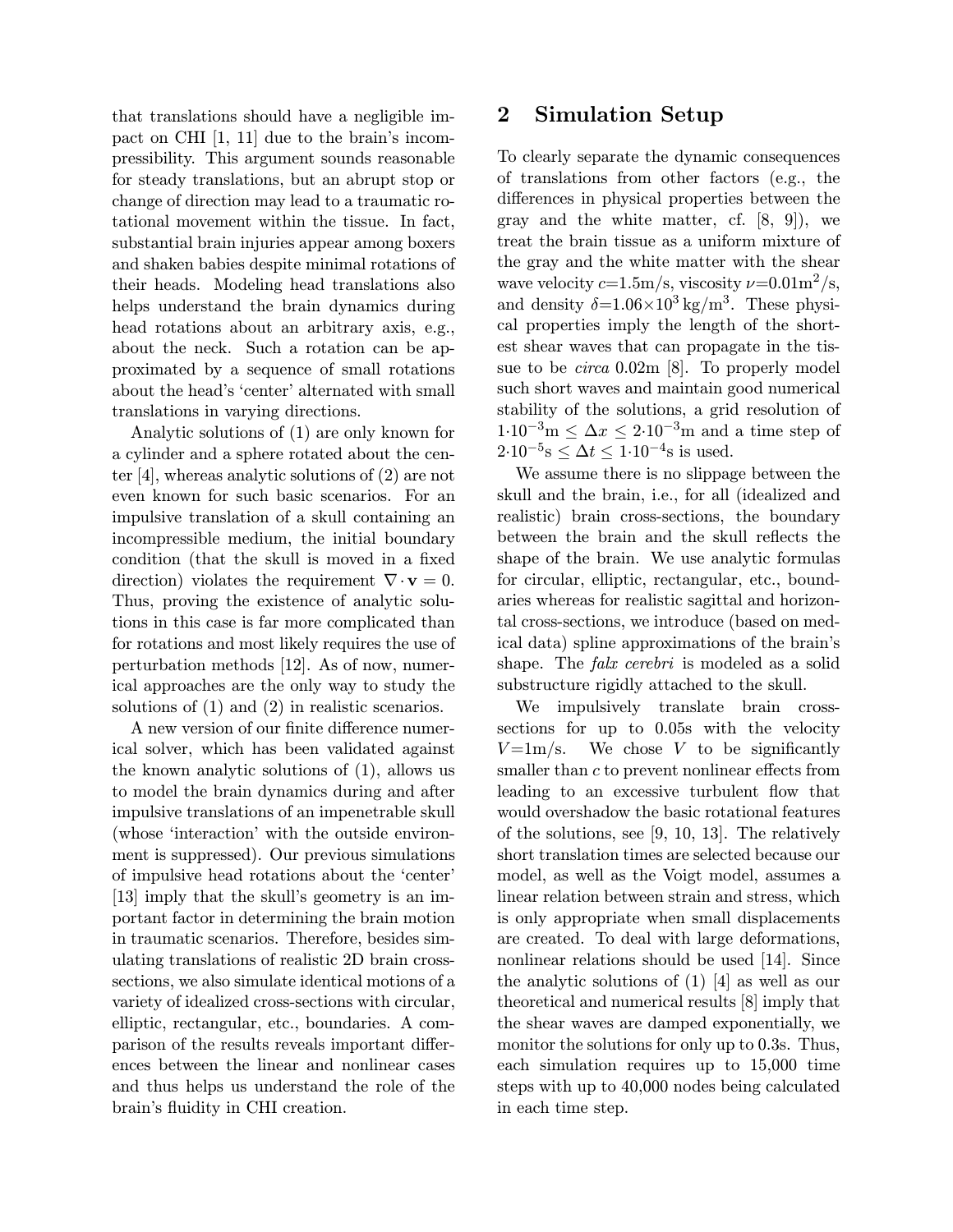## 3 Results

In the following, we refer to simulations based on linear system (1) and nonlinear system (2) as L and NL, respectively. The solutions presented are obtained for translations lasting  $T= 0.05$ s, but their qualitative features are also representative for shorter translations. The results are shown in the coordinate system attached to the skull. The vector magnitudes in the vector field plots are scaled down to make the plots 'readable'. The 3D graphs representing vector components depict true values. All translations are horizontal from left to right.

A NL translation of a circular cross-section of radius 0.08m leads to a piling up of the brain tissue on the left side where it is pushed, as the several right-pointing displacement vectors  $\mathbf{u}=(u_x, u_y)$  with  $u_x > 0$  in Fig. 1 show. These positive values of  $u_x$  increase in time, but the region they appear in remains limited to a narrow strip on the left. The remaining vectors with  $u_x < 0$  reflect that the brain matter lags behind in the cross-section.



Fig. 1: Circular cross-section - NL. The displacement field  $u(x, y)$  at  $t = 0.03$ s.

In the L case, no piling up takes place and the lagging is the largest in the middle of the cross-section, Fig. 2. Contrary to analytic [4] and our previous results concerning rotations<sup>3</sup>, no outpacing happens during constant translations in either case. However, nonzero values of  $u_y$  appear due to the incompressibility condition  $\nabla \cdot \mathbf{v} = 0$ . The maxima (minima) depicted in Fig. 3 for the NL case correspond to the localized upward (downward) flow, and are also representative of the L case.



Fig. 2: Circular cross-section - L. The  $u_x(x, y)$  component at  $t = 0.03$ s.



Fig. 3: Circular cross-section - NL. The  $u_y(x, y)$  component at  $t = 0.03$ s.

The corresponding velocity vector fields  $\mathbf{v}=(v_x, v_y)$  are also predominantly horizontal during translations in both cases (the graphs of  $v, v_x$  and  $v_y$  mimic Figs. 1, 2 and 3). In the **L** case,  $|v_x| \le V = 1$ m/s, whereas the maximum  $v_y \approx 0.5 \text{m/s}$ . Our simulations with various idealized and realistic cross-sections imply that during translations the skull's shape is largely irrelevant to the general features of the solutions presented above. This concerns also the turbulent flow that appears in the NL case in two localized regions to the left where

<sup>3</sup>Constant rotations lead to a periodic, tangential lagging/outpacing and the creation of shear waves by both systems. For a tangential  $V=1m/s$  and c,  $\nu$  as above, the maximum lagging appears in a circle at  $t \approx 0.03$ s. Then the process of outpacing begins [4, 8].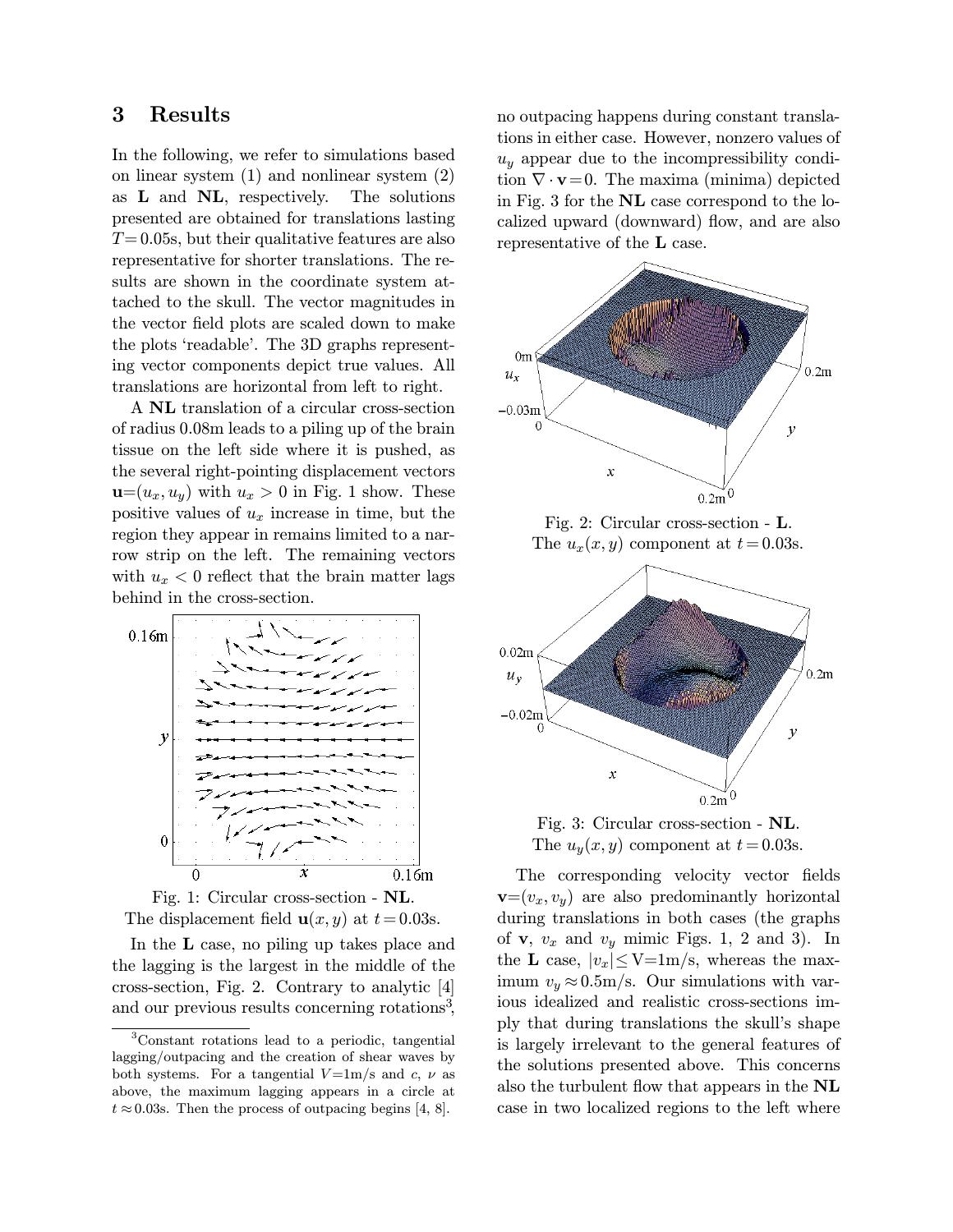$|v_x|$  substantially exceeds V, Figs. 4 and 5.<sup>4</sup>



Fig. 4: Circular cross-section - NL. The velocity field  $\mathbf{v}(x, y)$  at  $t = 0.04$ s.



The  $v_x(x, y)$  component at  $t = 0.04$ s.

When the forcing stops in the circular **L** case, two vortices form rotating the matter in opposite directions, Fig. 6. The rotations reverse after just 0.015s, Fig. 7, and the oscillations continue with a frequency of circa 0.035s, going through patterns of six, four, or just two vortices, cf. Footnote 3. The values of the component  $v_x$  before the first reversal are depicted in Fig. 8, 0.0025s after the translation, i.e., at the time when the induced material velocity has already been halved (the graph of  $v_y$  mimics Fig. 3, with the maximum  $v_y \approx 0.25 \text{m/s}$ .



Fig. 6: Circular cross-section - L. The velocity field  $\mathbf{v}(x, y)$  at  $t = 0.0501$ s.



Fig. 7: Circular cross-section - L. The velocity field  $\mathbf{v}(x, y)$  at  $t = 0.065$ s.



Fig. 8: Circular cross-section - L. The  $v_x(x, y)$  component at  $t = 0.0525$ .

If the width exceeds the height of the crosssection, e.g., as is the case in a sagittal crosssection of a human brain, the velocity field in the L case also forms two well-defined vortices,

<sup>4</sup>A similar local magnification of the material velocity occurs in rotations of noncircular brain crosssections [13]. Once the material velocity exceeds the velocity  $c$  of the sheer waves, a turbulent flow usually appears leading to large displacements [8].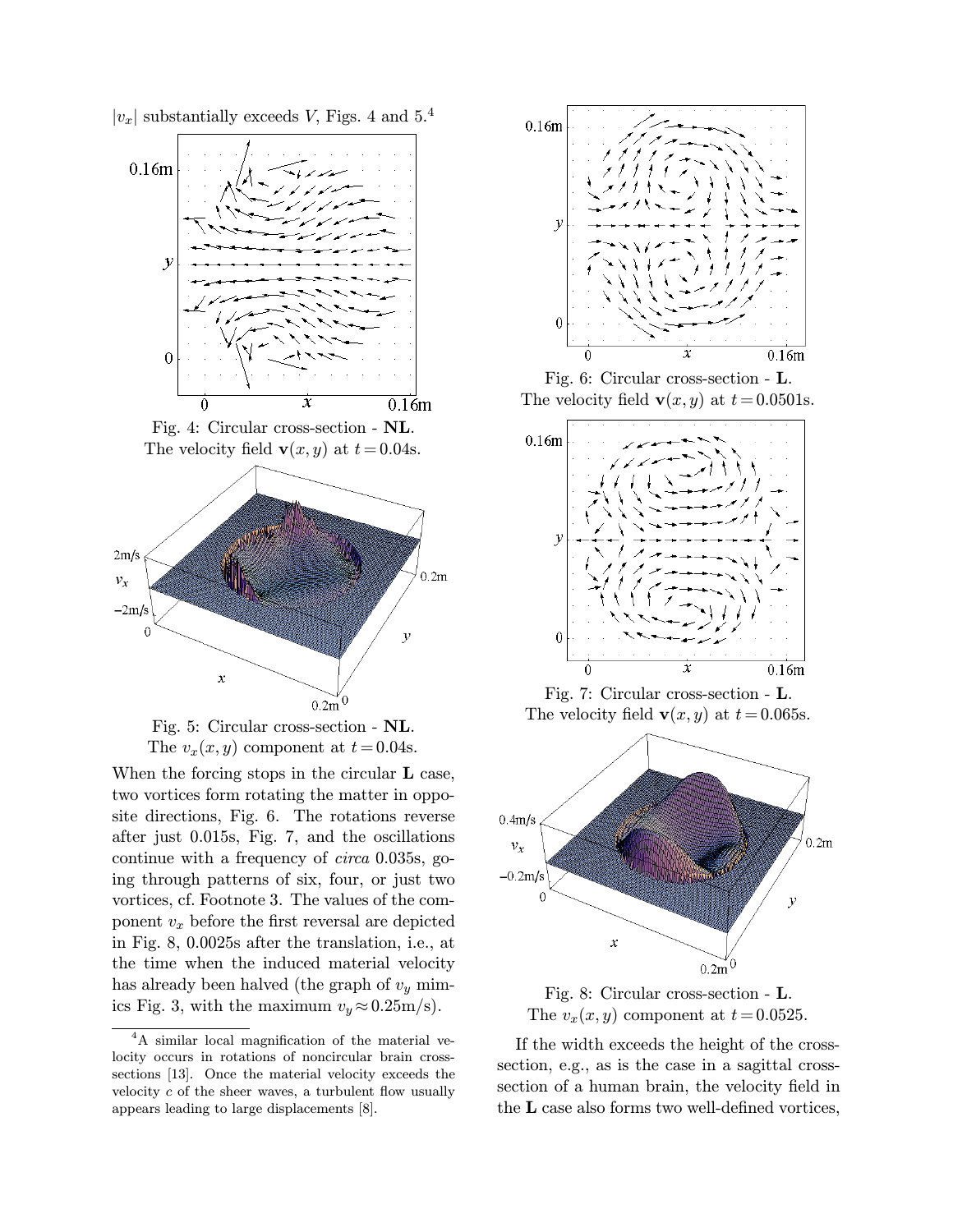Figs. 9 and 10. The brightest spots depict the maximum velocity  $v_x \approx 1 \text{m/s}.$ 



Fig. 9: Sagittal cross-section - L. The velocity field  $\mathbf{v}(x, y)$  at  $t = 0.0501$ s.





In a horizontal brain cross-section whose height exceeds its width, six vortices are created, Fig. 11. They periodically merge and reappear, going through complicated oscillatory patterns of five, four, three, or just two vortices.





The NL system creates quite different solutions after the forcing has stopped. Indeed, four vortices tend to form regardless of the shape, Figs. 12, 13 and 14.



Fig. 12: Circular cross-section - NL. The velocity field  $\mathbf{v}(x, y)$  at  $t = 0.0501$ s.



Fig. 13: Sagittal cross-section NL. The velocity field  $\mathbf{v}(x, y)$  at  $t = 0.0501$ s.



Fig. 14: Horizontal cross-section without *falx cerebri* - NL. The velocity field  $\mathbf{v}(x, y)$  at  $t = 0.0501$ s.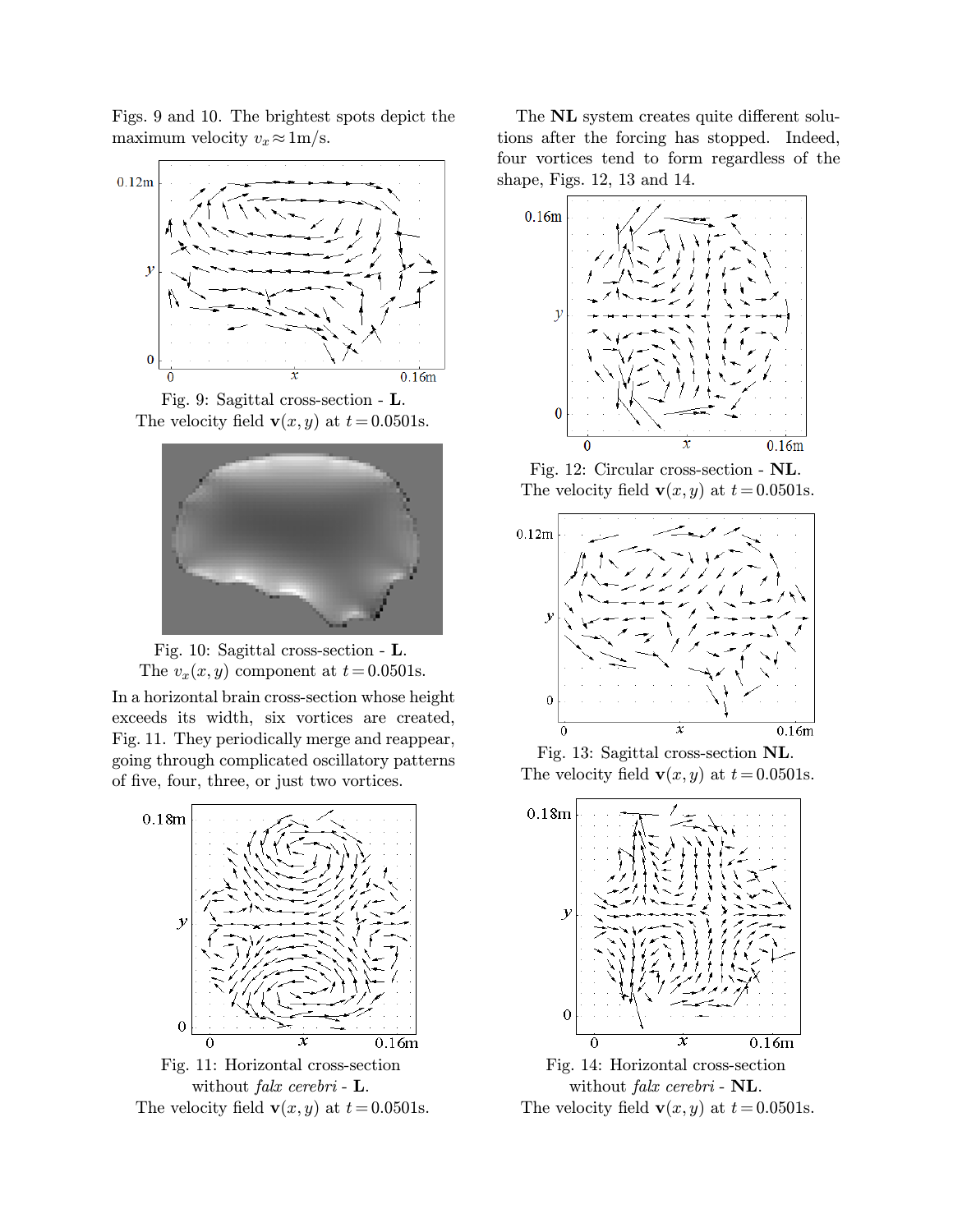Vectors not in unison with the rotations appear due to the turbulent flow, cf. Fig. 5. Since in the realistic cases the vortices are not as welldefined as in the circle, the rotational motions become more 'disorganized' with time (but the oscillatory patterns are similar to the L case).

For the horizontal cross-section with falx cerebri fully separating the hemispheres, the L case leads to eight vortices, Fig. 15, whereas the analogous NL case only results in four vortices, Fig. 16.





In fact, the latter solution resembles more the four-vortex  $NL$  solution obtained without  $f$ alx cerebri, cf. Fig. 14, than the solution depicted in Fig.  $15<sup>5</sup>$  This is because in the NL case,

the maxima of  $v_x \approx 2m/s$  are assumed at the same two locations, Fig. 17, as they are in the connected domain, cf. Fig. 5, and the turbulent flow appearing in both types of domains overshadows the influence of topology.





The oscillatory patterns in the disconnected domains are similar to those in the connected cross-sections. However, in the L case with a disconnected domain, the  $v_x$  decrease is twice as large 0.0025s after the translation, Fig. 18, as it is in the connected case, cf. Fig. 8.



Fig. 18: Horizontal cross-section with *falx cerebri* -  $\mathbf{L}$ . The  $v_x(x, y)$  component at  $t = 0.0525$ s.

## 4 Conclusions

A general similarity of the solutions of both PDE systems consists of a lagging of the brain matter during the translation and of a complicated rotational motion afterwards. A piling up of the brain matter and a significant, lo-

<sup>5</sup>A similar result has been observed during rotations of these two types of cross-sections [13].